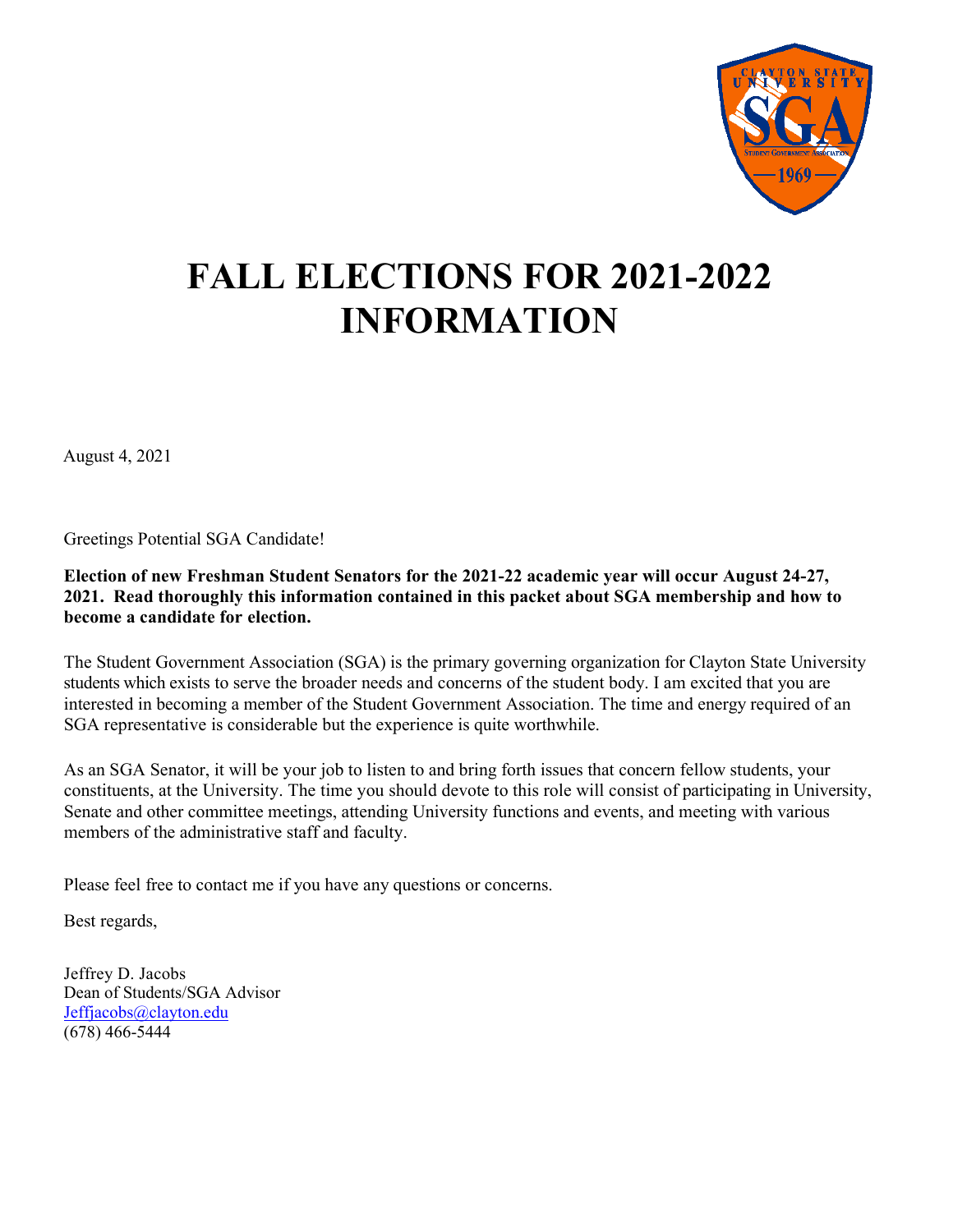

## **2021-2022 SPRING ELECTIONS INFORMATION**

*Elections for the following SGA positions for 2021-2022 will occur August 24-27, 2021.*

• **SGA Freshman Senator (10 positions available)**

**Election Application Checklist** All materials are available online at <https://www.clayton.edu/sga/SGA-Fall-Elections/>

1. Read thoroughly this FALL Elections [Information](http://www.clayton.edu/sga/SGA-SPRING-Elections) Packet and ensure you meet Election qualifications and requirements

**2. Review Election Schedule/Important Dates in this Packet**

**3. Complete the Election [Application](https://claytonstate.qualtrics.com/jfe/form/SV_6V71NAtBFd6sQLj) online**

4. Once your application is verified for eligibility, you will be emailed a Qualtrics link via email a qualtrics link which will **take you to your personalized online** *Candidate Signature Petition Form***. You should disseminate this link to other enrolled Clayton State students via email requesting that they complete the online Signature Petition Form in order to endorse your candidacy.**

**You must have 20 online signature submissions via the qualtrics link from currently-enrolled undergraduate or graduate students** by the final submission deadline.

**All required election application items must be completed/submitted electronically by the** 

**APPLICATION DEADLINE: Friday, August 20, 2021, Noon.**

*Incomplete applications will not be verified for election.*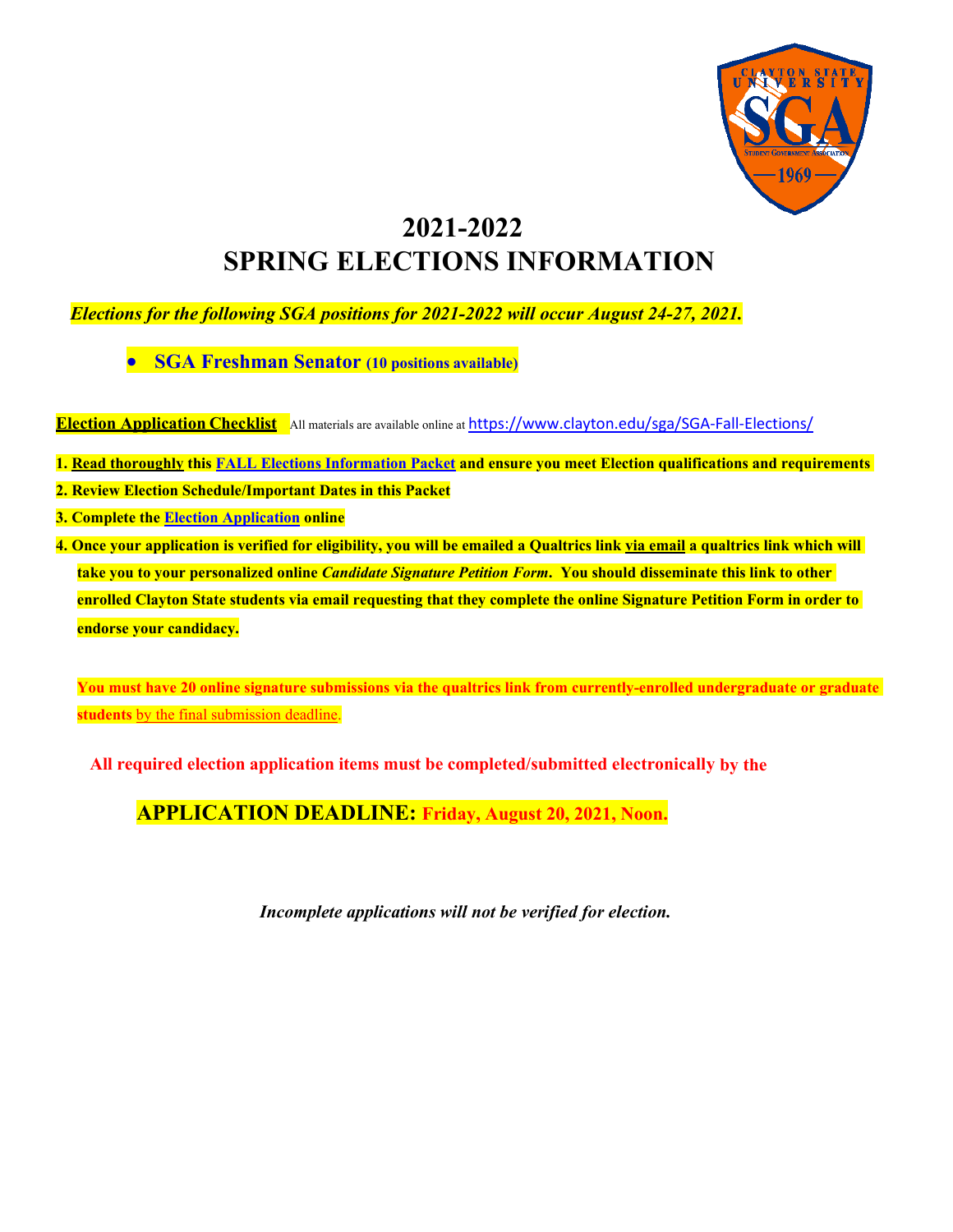## **2021-2022 FALL ELECTIONS SCHEDULE**



**Wednesday, August 4, 2021**

SGA Election Online Application Available on SGA website

**Friday, August 20, 2021, 12:00 Noon** *Online Application Submission and Signature Petition Completion Deadline*\*

**Monday, August 23, 2021**

Approved Candidate On-line Campaign Period (*refer to campaign rules and regulations*)

**Tuesday, August 24. 2021** On-line Voting opens at 10:00 a.m. via the voting portal.

**Friday, August 27, 2021** On-line Voting closes at 8:00 a.m. Election Results Posted by 10:00 a.m.

**\*All candidate applicants will be notified of their official candidate status via email within one (1) business day after completing their on-line application.**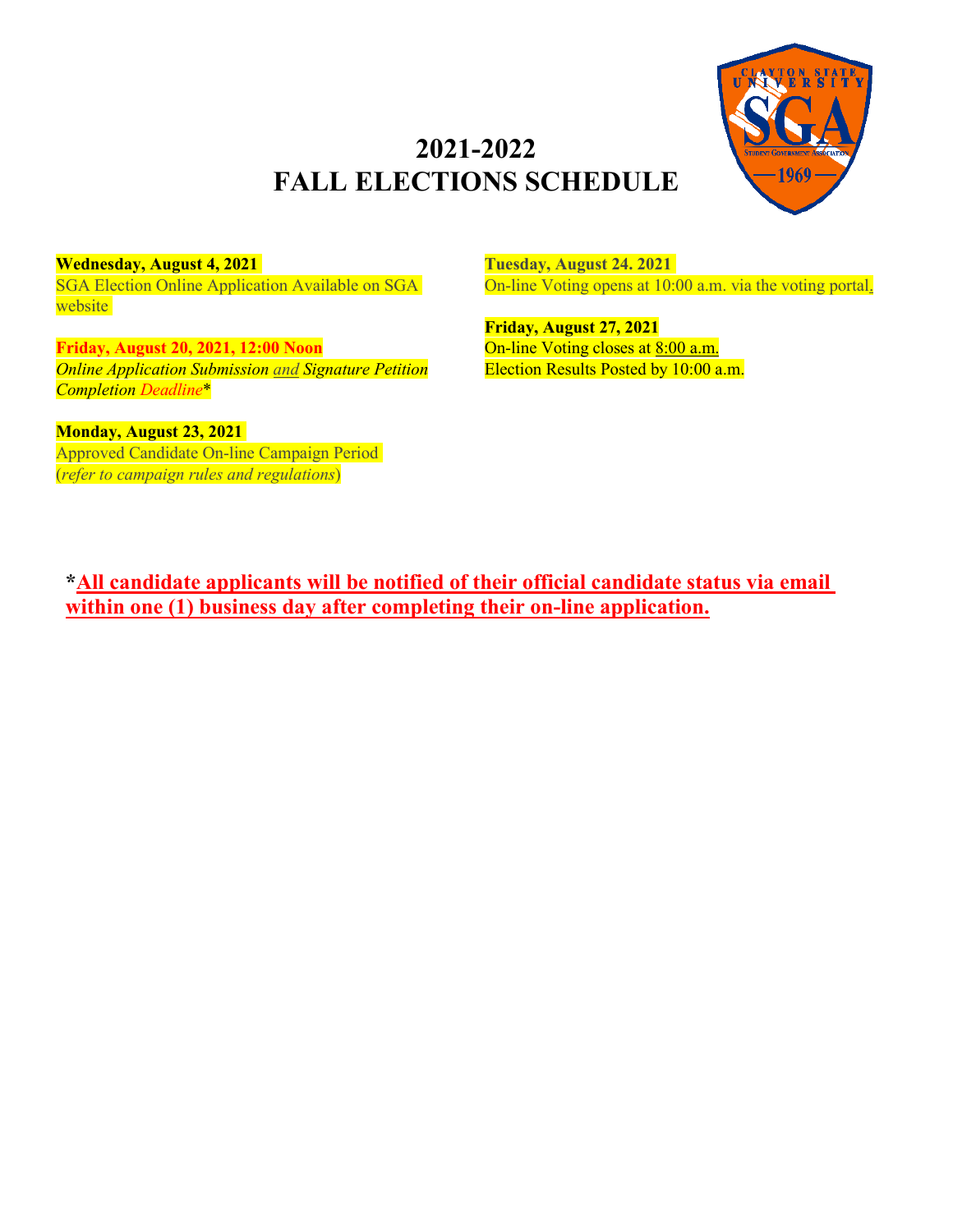### **ELECTION ELIGIBILITY REQUIREMENTS**



- *All SGA officers and senators must meet the following qualifications*:
	- o Be a full-time student at Clayton State University;
	- o Be enrolled for the full academic year in which election is sought;
	- o Be in good academic and social standing.
- *Candidates for President, Vice President, Treasurer, and Secretary must*:
	- o Have at least a 2.50 cumulative grade point average at Clayton State;
	- o Have completed a minimum twelve (12) semester hours at Clayton State University at time of election;
	- o Have served at least one (1) semester as a Senator in SGA prior to the election semester.
- *Candidates for Undergraduate and Graduate Student Senator must*:
	- o Have at least a 2.25 cumulative grade point average at Clayton State;
	- o Completed a minimum twelve (12) semester hours at Clayton State University at time of election.
- *Candidates for Freshman Student Senator must*:
	- o Achieve at least a 2.25 GPA during the first semester and beyond;
	- o Be enrolled for the full academic year.

## **SGA OFFICER AND SENATOR EXPECTATIONS AND RESPONSIBILITIES**

- 1. Student Government Officers and Senators must attend all organization meetings, committee meetings, and other events and functions, unless excused by the Executive Board and/or SGA Advisor, to remain in good standing with the organization.
- 2. SGA representatives should bring to the SGA body various issues and concerns which may be addressed by the organization.
- 3. SGA representatives should be available to hear concerns of their constituency and report these to the SGA on a regular basis.
- 4. SGA representatives will be asked to serve on various Clayton State University faculty, student, and general committees.
- 5. Serving in SGA is like having a job! SGA representatives should expect to spend at least the following amount of hours per week on the above responsibilities per the respective SGA position:

| <b>SGA Officers:</b>                               | 7-10 hours per week |
|----------------------------------------------------|---------------------|
| <b>SGA Senators</b> (serving as committee chairs): | 3-5 hours per week  |
| <b>SGA Senators:</b>                               | 2-3 hours per week  |